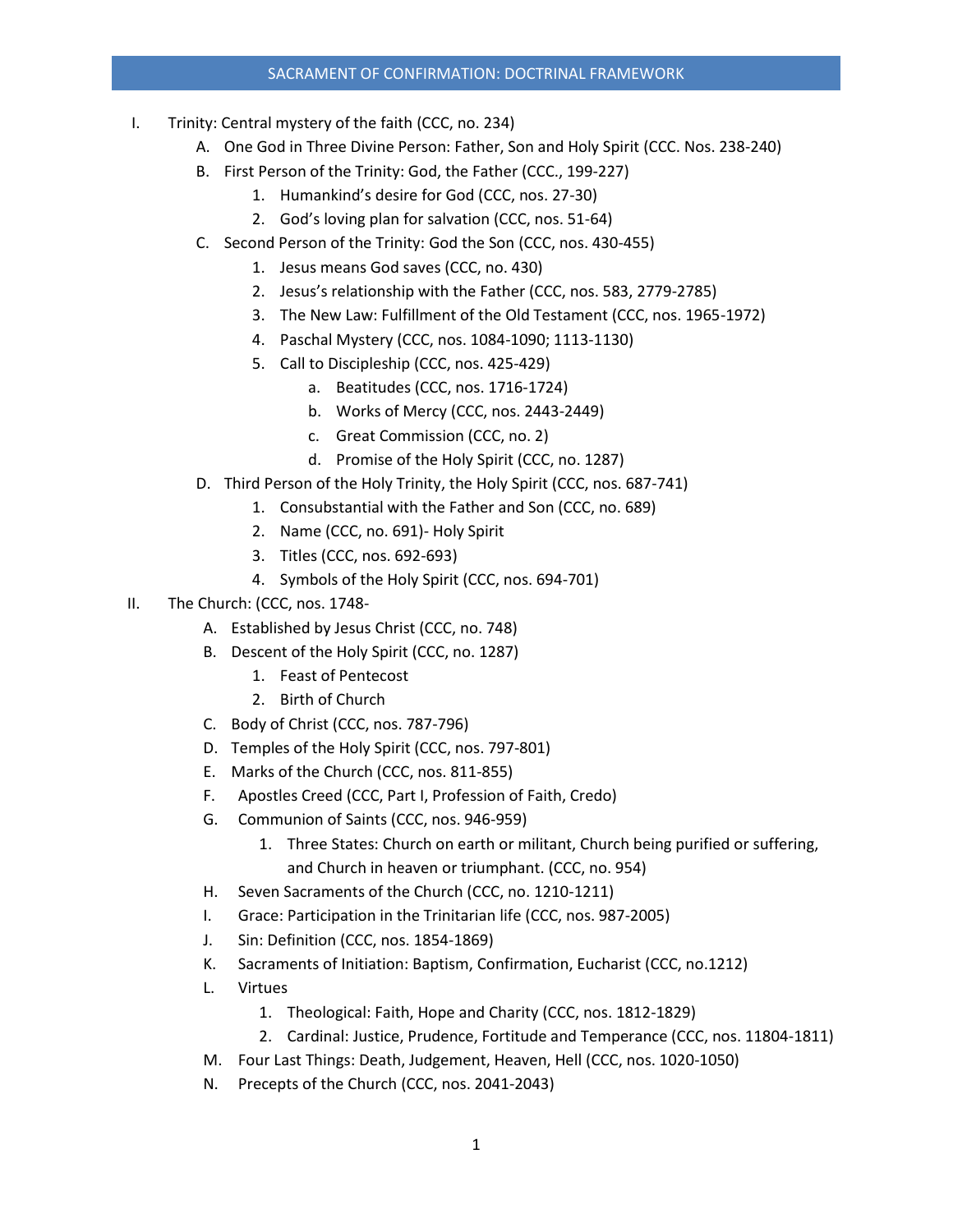## SACRAMENT OF CONFIRMATION: DOCTRINAL FRAMEWORK

- III. Introduction to the Sacrament of Confirmation (CCC, no.1285)
	- A. Old Testament Foreshadowing
		- 1. Spirit of God (CCC, nos. 707-716)
		- 2. Anointing (CCC, no. 1293)
		- 3. Church (CCC, nos.760-762)
	- B. Relationship to Baptism (CCC, no. 1285)
	- C. Rite of Confirmation (CCC, nos. 1293-1301; cf. Order of Confirmation- 2016 revision)
		- 1. Minister: the Bishop is the ordinary minister
		- 2. Presentation of Candidates
		- 3. Renewal of Baptismal Promises
		- 4. Laying of Hands
		- 5. Matter: Anointing with sacred chrism on forehead (cf. CCC, nos. 1289, 1291)
			- a. Role of the Sponsor (cf. Code of Canon Law, 892-893)
			- b. Choosing of a Confirmation name
			- c. Royal Priesthood (CCC, nos.783-786)
		- 6. Form: "Be sealed with the gift of the Holy Spirit."
		- 7. Sign of Peace
	- D. Effects
		- 1. Completes and deepens the grace of Baptism (CCC., nos. 1302-1305)
		- 2. Unites one more fully to Christ (CCC., nos. 1302-1305)
		- 3. Consecrated to the Church (CCC., nos. 1302-1305)
		- 4. Indelible mark or seal of the Holy Spirit (cf. CCC, no. 1295)
		- 5. Full outpouring of the Holy Spirit which gives a special strength to witness to and defend the faith
			- a. Gifts of the Holy Spirit (CCC, no. 1831)
			- b. Fruits of the Holy Spirit(CCC, no. 1832)
- IV. Discipleship: the Joy of being a witness to the life of Christ as a fully initiated Catholic Christian! (CCC, nos. 1285, 1294-1296)